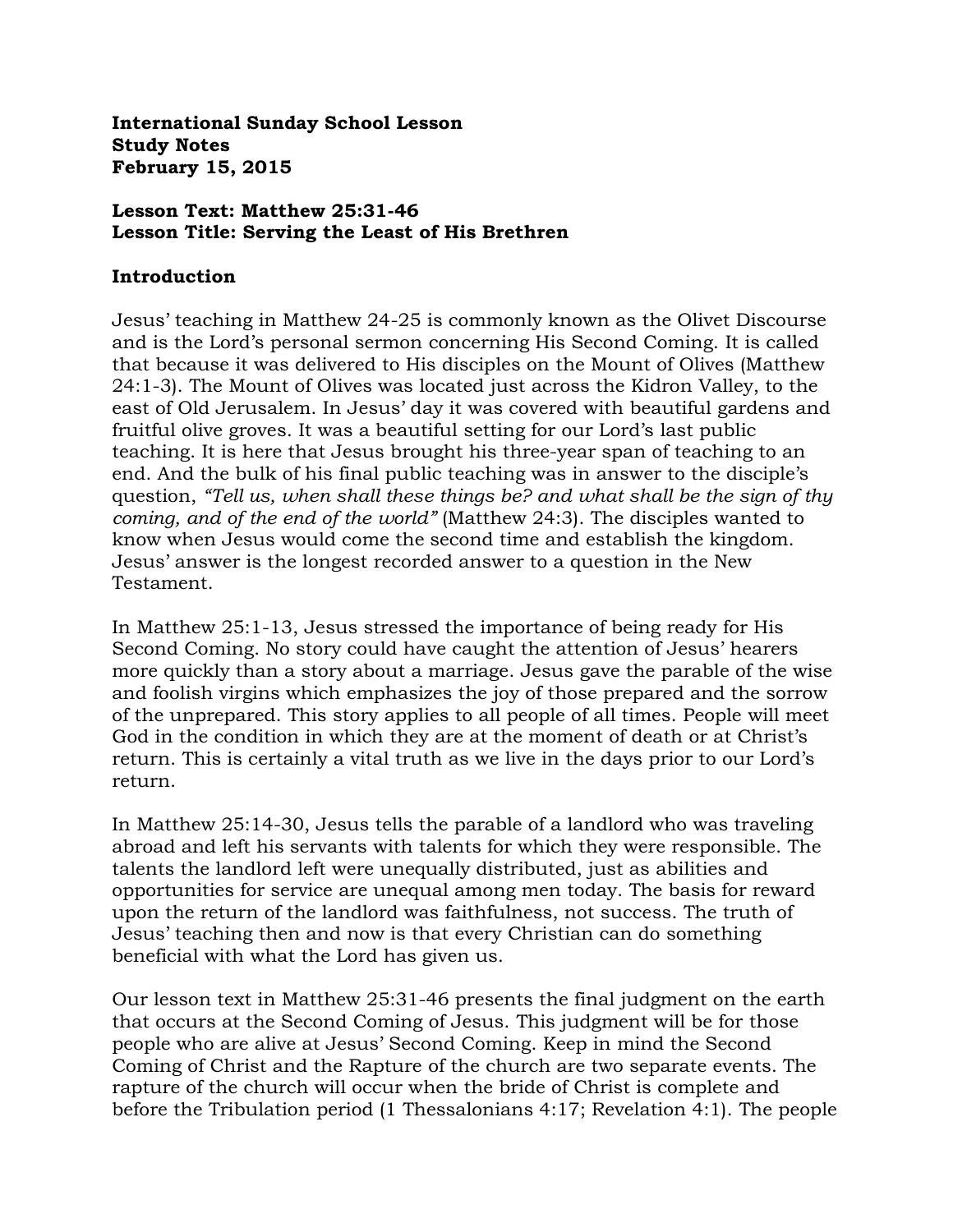being judged in Matthew 25 are those who have survived the Tribulation. Those who are unsaved when the rapture occurs will be left behind to go through the Tribulation. There will also be children born during the Tribulation who will accept or reject Christ and His salvation. Revelation 7:4 says that the gospel will be preached during the Tribulation and many Jews will be saved. An innumerable number of Gentiles will also be saved during the Tribulation. So at the end of the Tribulation you have saved and unsaved people who survived the Tribulation and the Antichrist. Therefore, when Jesus comes the second time to set up His earthly millennial kingdom, He will make a judgment about who is allowed into His kingdom and who is shut out. Jude writes about this event, *"…Behold, the Lord cometh with ten thousands of his saints, To execute judgment upon all, and to convince all that are ungodly among them of all their ungodly deeds which they have ungodly committed, and of all their hard speeches which ungodly sinners have spoken against him"* (Jude 14-15).

# **Jesus and His Second Coming (Matthew 25:31)**

## Verse 31

"When the Son of man shall come in his glory, and all the holy angels with him, then shall he sit upon the throne of his glory:"

Jesus closed His three-year teaching ministry on the Mount of Olives by presenting Himself as the returning King who would sit upon the throne of his glory. But He first refers to Himself as "the Son of man" which is the most used title by Jesus of Himself. It confirms His incarnation and humanity. The One who will "come in his glory" is the One who was born of a virgin and cradled in Bethlehem's manger. By presenting Himself as "the Son of man," He is establishing a great contrast to His later reference to Himself as "the King." Jesus is both "Son of man," humble and lowly and "the King," glorious and sovereign.

"Shall come" is indeed a promise of Jesus' return to this earth. At His ascension, the two angels said, *"Which also said, Ye men of Galilee, why stand ye gazing up into heaven? this same Jesus, which is taken up from you into heaven, shall so come in like manner as ye have seen him go into heaven"* (Acts 1:11). It is difficult to say exactly what "shall come in his glory" means, but certainly it will include the world-wide recognition of his rulership and authority as king of kings and lord of lords. When Jesus returns He will be accompanied by "all the holy angels" and "then shall he sit upon the throne of his glory." The "angels" were active in Jesus' incarnation, His temptation, His agony in Gethsemane, His resurrection and ascension, and they will accompany him back to earth when He returns.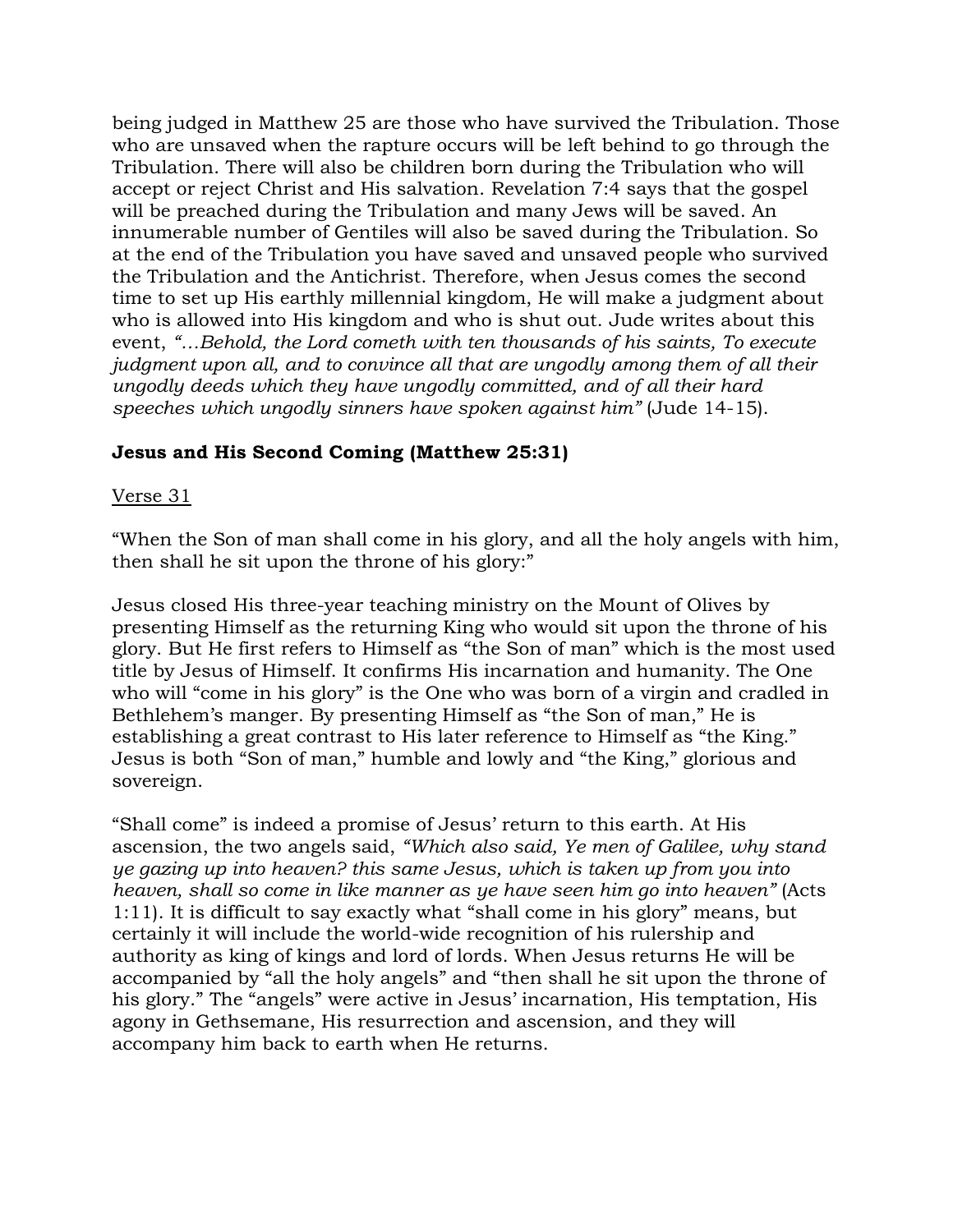The "throne of his glory" is most likely speaking about Jerusalem. The prophet Zechariah said, *"And his feet shall stand in that day upon the mount of Olives, which is before Jerusalem on the east, and the mount of Olives shall cleave in the midst thereof toward the east and toward the west, and there shall be a very great valley; and half of the mountain shall remove toward the north, and half of it toward the south"* (Zechariah 14:4).

# **Jesus and the Judgment (Matthew 25:32-40)**

# Verse 32-33

"And before him shall be gathered all nations: and he shall separate them one from another, as a shepherd divideth his sheep from the goats: And he shall set the sheep on his right hand, but the goats on the left."

These verses do not tell us everything that will happen when Jesus returns to earth at the end of the Tribulation, but the primary focus is on His role as judge of all humanity. "Before him" is speaking of Jesus as judge. John 5:22 says, *"For the Father judgeth no man, but hath committed all judgment unto the Son."* Jesus is the "Son of man," the "King," and He is the Judge. "All nations" should be understood to mean all the Gentile nations. "All" is the Greek word *pas* meaning "all, any, the whole." "Nations" is the Greek word *ethnos* {eth-nos} and is translated Gentiles and heathen in the Bible. Everybody from everywhere all over the earth that wasn't raptured with the church and has survived the Tribulation is brought into Jerusalem and Jesus separates one from another.

All humanity will be divided into two groups. To simplify our understanding of this judgment, Jesus compared himself to a shepherd making a normal separation between "sheep" and "goats." Jesus' listeners would easily identify with this analogy because it was practiced often in the hills of Palestine. Just as a shepherd stood facing his flock and with his long staff tapped a sheep and moved it to one side, and tapped a goat and moved it to the other, so will Jesus the judge separate the saved from the unsaved.

"Sheep" and "goats" may travel from place to place together but they do not feed well together or rest well together, so the shepherd separates them. "Sheep" are easily led and easily fed. But they are also easily scarred. "Goats" on the other hand are fearless and have a stubborn mind and will of their own. So a separation needs to be made.

In the same manner in which a shepherd would separate "sheep" and "goats," the Lord will separate believers from unbelievers to be taken into His Kingdom. The "goats" will be kept out of His Kingdom. The "Sheep" will be on the "right" and the "goats" will be on the "left." That is the pattern of judgment Jesus uses.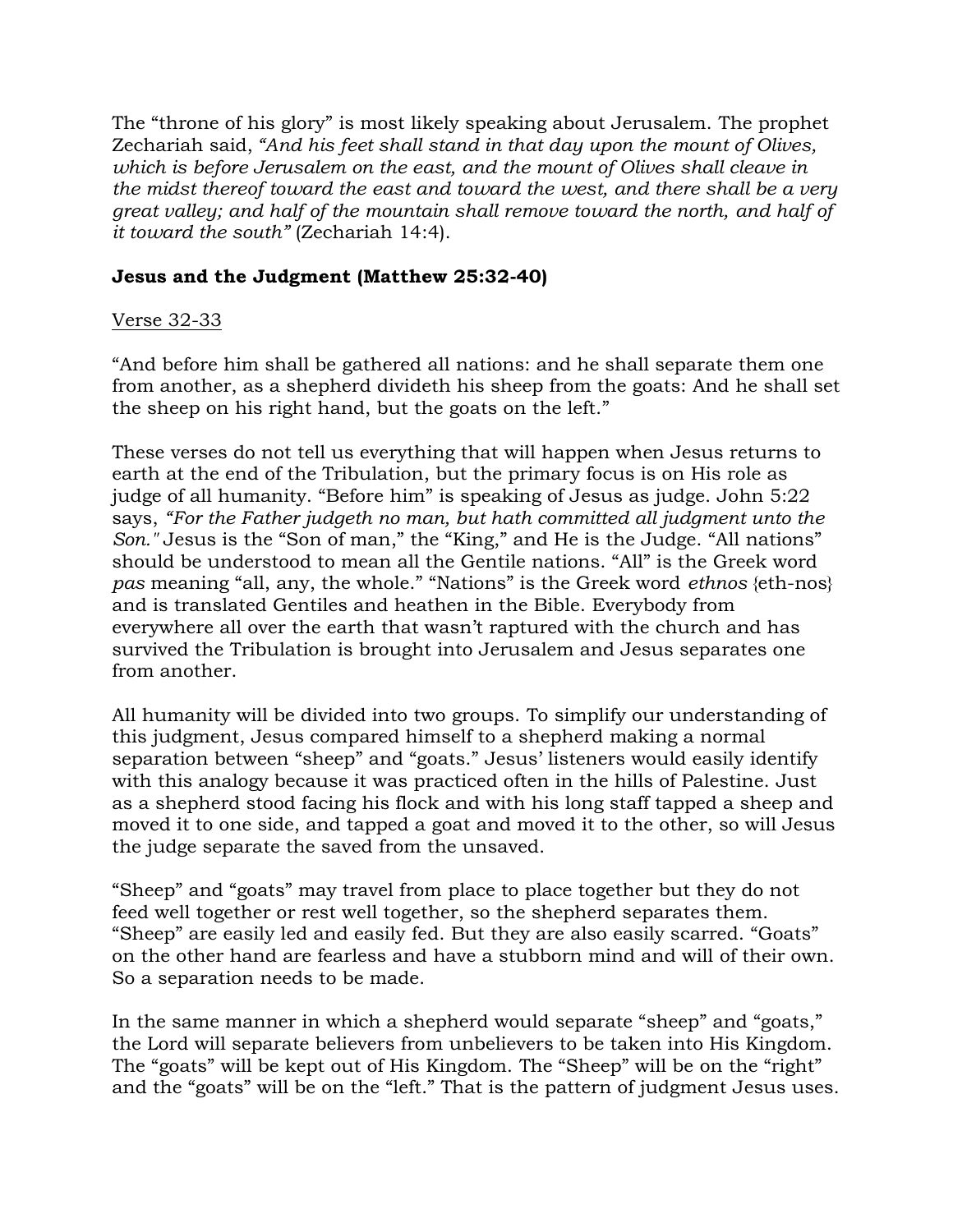The "right" hand symbolizes blessing and honor in the Bible (Genesis 48:18; Exodus 15:6). The "left" obviously is the place of no favor with God. Just as the shepherd knows the difference between a "sheep" and a "goat," so Christ's judgment will be fair and without debate.

## Verse 34

"Then shall the King say unto them on his right hand, Come, ye blessed of my Father, inherit the kingdom prepared for you from the foundation of the world"

First having pictured himself as a shepherd, Jesus next represented himself as "the King" who would decide the destiny of those at his right and left. When Jesus says, "Come, ye blessed of my Father, inherit the kingdom prepared for you from the foundation of the world" he is speaking to those who have been saved by God's grace. "Ye blessed of my Father" literally says "My Father's blessed ones." On this Day of Judgment some will enter the kingdom of God because God the Father has redeemed them.

"Inherit" implies something you receive because you are in a family either by birth or purpose. Those who will "inherit the kingdom" will do so because they have been born into God's kingdom. "Prepared for you from the foundation of the world" means God is the initiator and giver of salvation. Sinners were in the mind and heart of God long before Christ died on the cross. Everything God did in saving man was "for you." These people going into the kingdom of God are not just people who decided to live differently or turn their lives around. They are people chosen by God "from the foundation of the world" just as believers today were chosen to salvation by God's amazing grace (Ephesians 1:4; 1 Peter 1:19-20). That is the primary reason they are "sheep" and on the "right" hand and being allowed to enter God's kingdom.

### Verse 35-36

"For I was an hungred, and ye gave me meat: I was thirsty, and ye gave me drink: I was a stranger, and ye took me in: Naked, and ye clothed me: I was sick, and ye visited me: I was in prison, and ye came unto me."

The good deeds mentioned in these verses are not the reason these people will enter God's kingdom, they are the evidences, the proof that they are God's children and are allowed to enter His kingdom. These verses show the character of the "blessed." They describe the kind of life that God's people live as a result of being saved. The *fact of salvation* is in verse 34. The *fruit of salvation* is in verses 35-36. Works do not save us, but salvation does result in good works (James 2:18-26).

Jesus is teaching that His kingdom is for those who minister to Him because they belong to Him. He mentions six avenues of ministry: hunger, thirst,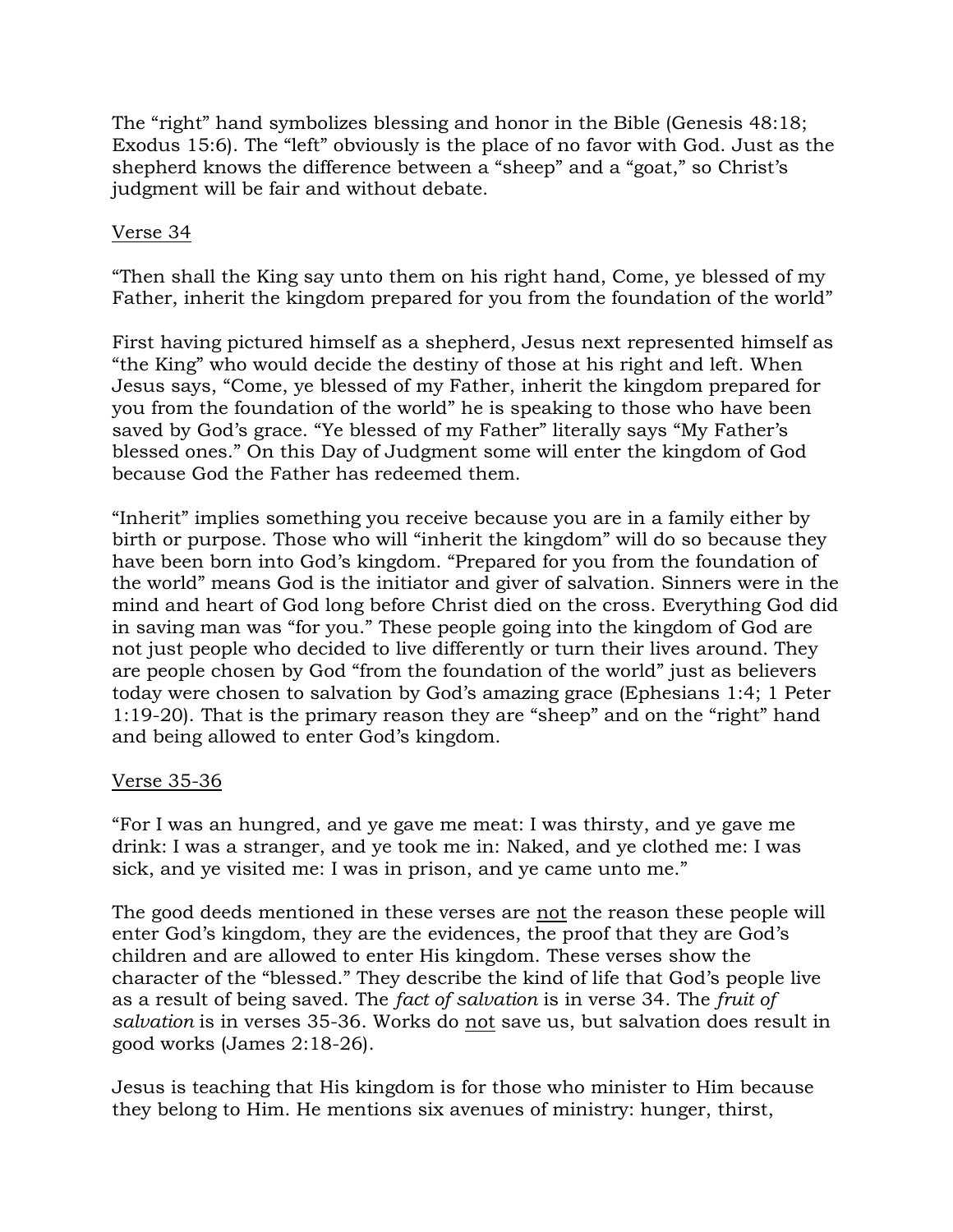stranger, naked, sick, and imprisoned. Jesus said, you ministered to me in those areas. And these areas were important in Jesus' day. These were the things people needed in those days. They needed meat, drink, shelter, clothes, visiting, and deliverance. Jesus said, you demonstrated that you belonged to me by how you ministered to me.

Just as "sheep" can be easily identified by their life style, so can those who are truly children of God. The test of true faith at this judgment is how that faith worked out in deeds of love and kindness.

#### Verse 37-40

"Then shall the righteous answer him, saying, Lord, when saw we thee an hungred, and fed thee? or thirsty, and gave thee drink? When saw we thee a stranger, and took thee in? or naked, and clothed thee? Or when saw we thee sick, or in prison, and came unto thee? And the King shall answer and say unto them, Verily I say unto you, Inasmuch as ye have done it unto one of the least of these my brethren, ye have done it unto me."

The "sheep," or those on the "right" who are truly saved are called "the righteous." They are called "the righteous" because they are truly right with God. These people have been made "righteous" by the salvation of Jesus Christ. They are the "blessed," the "inheritors of the kingdom," the "righteous."

In response to what Jesus said they had done for him these people ask, "When." When had they ever fed Jesus, gave him a drink, took him in, or put clothes on his back? When did they ever actually do any of these things to Jesus? These people couldn't not remember ever having done any of these six acts of kindness and mercy to Jesus.

"And the King shall answer and say unto them, "Verily I say unto you, Inasmuch as ye have done it unto one of the least of these my brethren, ye have done it unto me." What is Jesus saying? Jesus is saying if you have fed my brethren, gave my brethren drink, took one of my brethren in, clothed my brethren or visited one of my brethren in prison, in essence, you have been merciful and kind to me. That raised the question, who are the "brethren" Jesus is speaking about?

Hebrews 2:11-12 says, *"For both he that sanctifieth and they who are sanctified are all of one: for which cause he is not ashamed to call them brethren, Saying, I will declare thy name unto my brethren, in the midst of the church will I sing praise unto thee."* "My brethren" is a reference to God's redeemed people. Whatever you do to help meet the needs of God's people, you do it to Christ. What is done to you and for you by a brother or sister in Christ is actually done to Christ as well. Jesus said, *"And whoso shall receive one such little child in my name receiveth me"* (Matthew 18:5).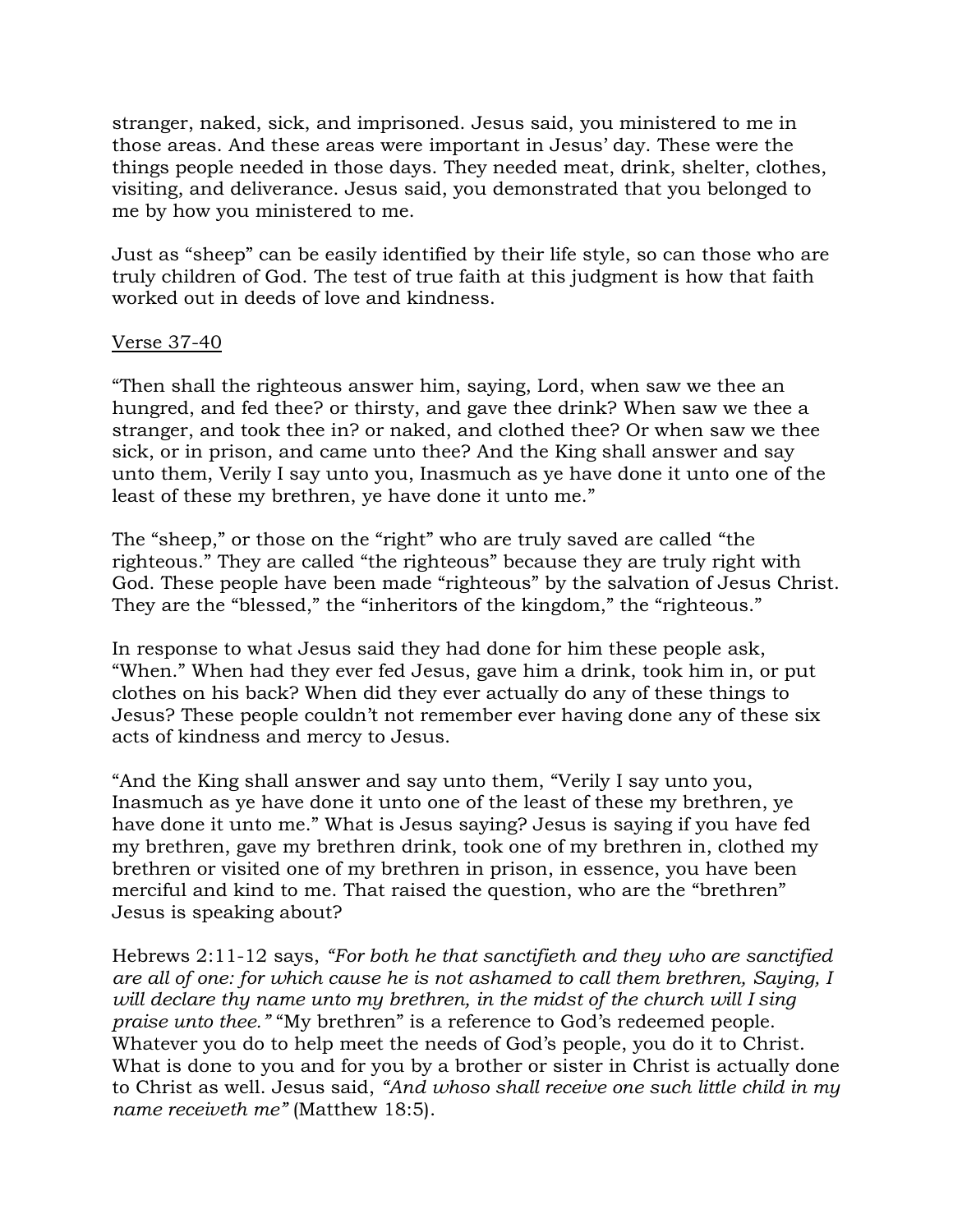People who belong to Christ will manifest Christ's love and mercy to others. If you belong to Christ there is going to be a merciful attitude in your heart that will result in merciful actions in your life. The Apostle John said, *"My little children, let us not love in word, neither in tongue; but in deed and in truth"* (1 John 3:18).

### **Jesus and the Goats (Matthew 25:41-46)**

### Verse 41-45

"Then shall he say also unto them on the left hand, Depart from me, ye cursed, into everlasting fire, prepared for the devil and his angels: For I was an hungred, and ye gave me no meat: I was thirsty, and ye gave me no drink: I was a stranger, and ye took me not in: naked, and ye clothed me not: sick, and in prison, and ye visited me not. Then shall they also answer him, saying, Lord, when saw we thee an hungred, or athirst, or a stranger, or naked, or sick, or in prison, and did not minister unto thee? Then shall he answer them, saying, Verily I say unto you, Inasmuch as ye did it not to one of the least of these, ye did it not to me."

While Jesus' story about the sheep is indeed a blessing, the destiny of the goats, identified as the "cursed" is one of sorrow and eternal tragedy. To the "goats," the unbelieving lost "on the left hand," Jesus the King will say, "Depart from me, ye cursed, into everlasting fire, prepared for the devil and his angels." Just as God's kingdom is real, so is the eternal fire. Jesus taught the reality of "everlasting fire" and hell. Both the "kingdom" and the "everlasting fire" were prepared by God. This is part of the Christian message that must be proclaimed.

Hell was originally prepared "for the devil and his angels." If you reject Christ and remain unsaved, you are headed for an eternal place that was not originally prepared for you. The "devil and his angels" were once in the presence of God but through pride they were cast out of God's presence and doomed to eternal destruction. And if you have chosen to identify yourself with the devil and his rebellion again God, you will live eternally with the devil and his angels in torment.

How does someone know if they are going to be like the "goats" on the "left hand" and end up in hell with the devil and his angels? Jesus said, "For I was an hungred, and ye gave me no meat: I was thirsty, and ye gave me no drink: I was a stranger, and ye took me not in: naked, and ye clothed me not: sick, and in prison, and ye visited me not." In other words, you never demonstrated the love and mercy of God to me. You never showed any love or concern for my brethren. You never sacrificed or gave yourself to meet the needs of others.